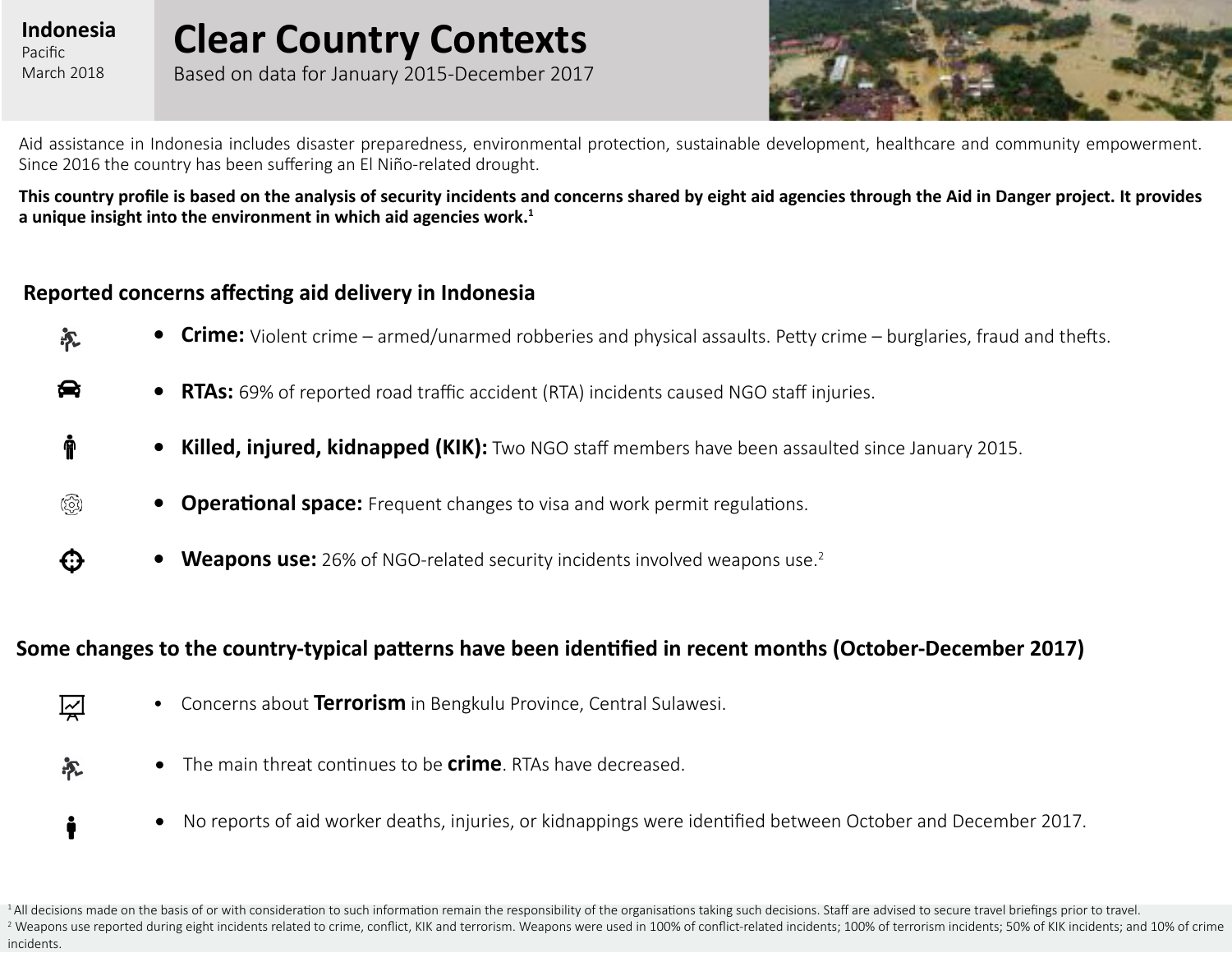Pacific March 2018

#### **Long-term threat patterns and recent changes**

Based on data for January 2015-December 2017



#### **Long-term threat patterns, January 2015-September 2017**

A high number of incidents were criminally motivated, including armed robberies, burglaries, fraud and thefts, and RTAs.



**Aid delivery disruption:** No incidents identified.

**Conflict:** Active fighting led to programme suspension.

**Crime:** Illegal use of NGO logo; false fundraising; fraud by NGO staff member; death threats and intimidation directed at NGO staff members (see **[Crime](#page-2-0)** on p. 3 for other incidents).

**KIK:** Two assaults, one in the context of crime (see **[KIK](#page-6-0)** on p. 7 for further information).

**Operational space:** No incidents identified.

**Road traffic accidents:** 31% of reported RTA incidents did not cause NGO staff injuries. **Sexual violence:** No incidents identified.

**Terrorism:** Jakarta.

**Unrest:** Anti-LGBT demonstration affected an aid worker.

#### **Recent concerns affecting aid delivery, October-December 2017**

Increase in terrorism-related incidents, decrease in RTAs, and continued reports of criminally motivated incidents that affected aid workers and NGO assets .

| Aid delivery disruption          | 0                        | Aid delivery disruption: No incidents identified.       |
|----------------------------------|--------------------------|---------------------------------------------------------|
| Conflict                         | $\mathbf{0}$             | <b>Conflict:</b> No incidents identified.               |
| Crime                            | $\overline{\phantom{a}}$ | <b>Crime: Thefts;</b>                                   |
| KIK (killed, injured, kidnapped) | $\mathbf{0}$             | <b>KIK:</b> No incidents identified.                    |
| Operational space                | $\overline{1}$           | <b>Operational space:</b> NGO threatened by contractor. |
| Road traffic accidents           | $\mathbf{0}$             | <b>Road traffic accidents:</b> No incidents identified. |
| Sexual violence                  | $\mathbf{0}$             | <b>Sexual violence:</b> No incidents identified.        |
| Terrorism                        | 3                        | Terrorism: Bengkulu Province, Central Sulawesi          |
| Unrest                           | $\mathbf 0$              | <b>Unrest:</b> No incidents identified.                 |
|                                  | $\Box$ Oct-Dec 2017 (6)  |                                                         |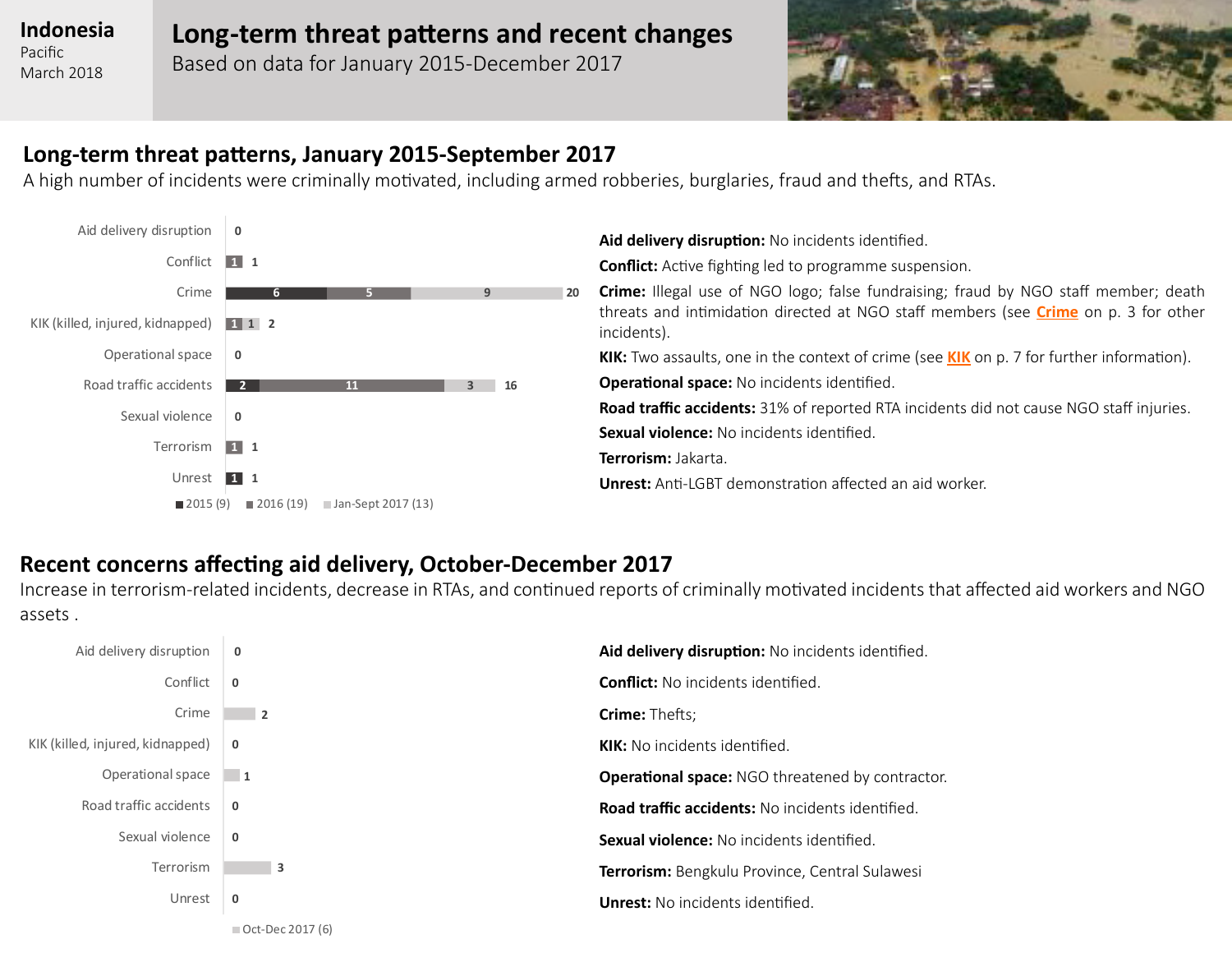$\boldsymbol{\mathsf{Q}}$ 

 $\ddot{\phantom{a}}$ 

永

0

€

<span id="page-2-0"></span>Pacific March 2018 **Long-term threat patterns and recent changes**

Based on data for January 2015-December 2017



- **Crime:** Violent crime armed/unarmed robberies and physical assaults; petty crime burglaries, fraud and thefts.
	- National crime rates have shown a rise in vehicle thefts and assaults. Kidnapping for ransom and rape reportedly remain at low levels.
	- Homicide, assault, petty crime/theft, armed robbery, and NGO identity theft are commonly reported.
	- Violent crimes are prevalent in Jakarta, where violent crime and homicides rates are highest.
	- Other areas of concern include Bali, Kuta, Sanur, Seminyak, Surabaya and Yogyakarta.
	- Agency-reported crime incidents included actual and attempted armed robberies, burglaries, fraud and theft.
	- Female NGO staff member was physically assaulted in a street robbery.

#### **Type of location**

- **• Public buildings:** A quarter of crime incidents occurred at hotels and shopping centres.
- **• Vehicles:** NGO car radio and spare tyre taken.
- **• Office:** Aid vouchers stolen; no NGO staff members were present.
- **• Residence:** Computer equipment taken; no NGO staff members were present.
- **• Road:** NGO staff members were robbed twice by armed perpetrators.

#### **Weapons use in crime incidents**

- **• Unarmed**: In 90% of reported crime incidents the perpetrators were unarmed.
- **Armed:** Two reported crime incidents indicated knife or machete use. These incidents were reported during road travel.

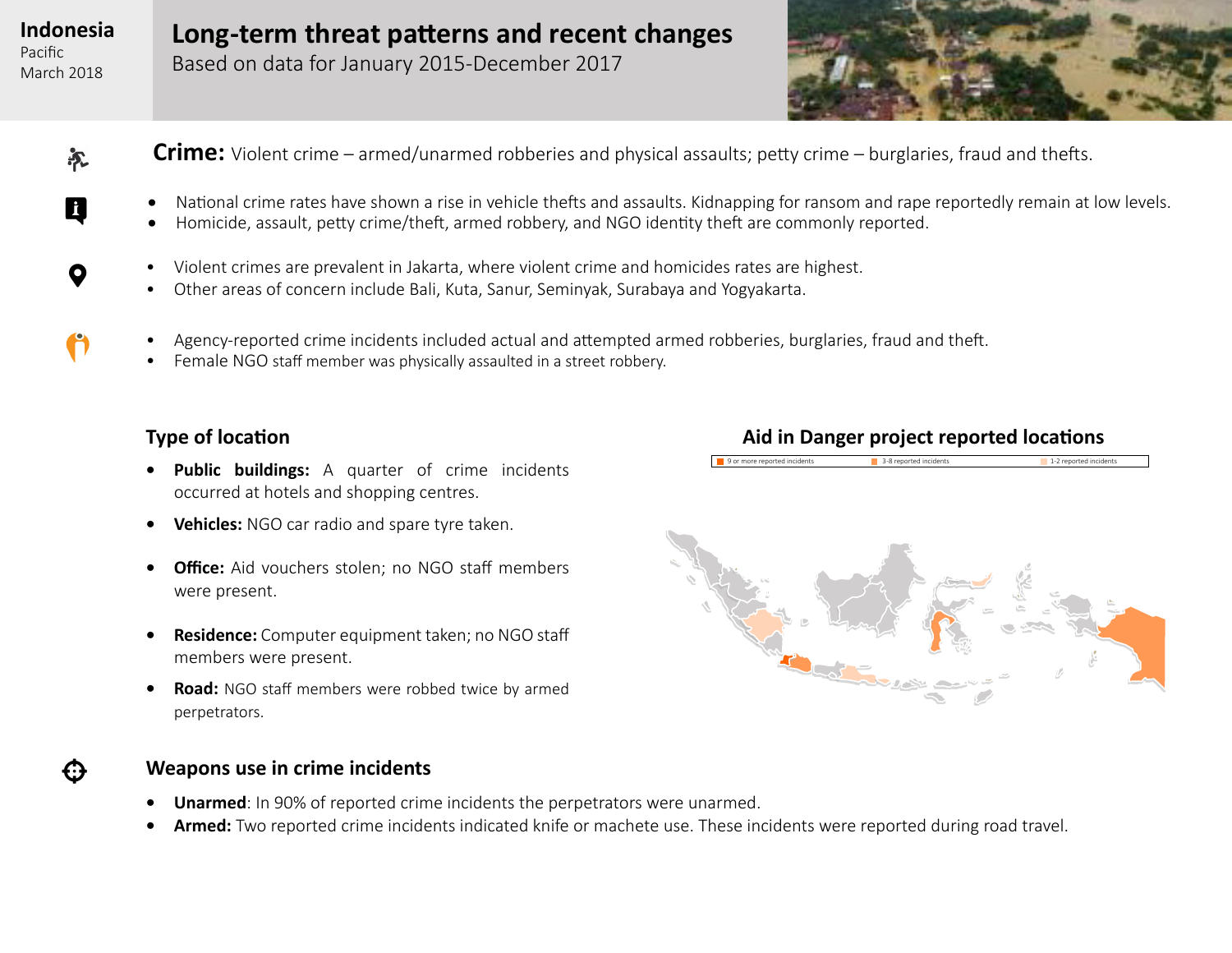$\bullet$ 

Q

 $\mathbf{o}$ 

Pacific March 2018 **Long-term threat patterns and recent changes**

Based on data for January 2015-December 2017



#### **Road traffic accidents (RTAs):** Dangerous driving practices and poor infrastructure.

- Road safety in urban and rural areas can be a threat to aid workers' safety and security.
- Dangerous driving practices, poorly infrastructure, pedestrians, flash flooding and animals crossing roads all contribute to RTAs.
- Rural roads are reportedly less well maintained; few are properly lit at night.
- Heavy traffic and dangerous driving in central Jakarta can be a concern to drivers and pedestrians.
- Other areas of concern include the Alan Raya Malasan Kulon bypass outside Probolinggo, East Java, while the 25-mile route from Bogor to central Jakarta has heavy traffic with frequent national reports of fatal RTAs.
- 16 vehicle aid-worker-related road traffic incidents were identified by the Aid in Danger project.
- • 69% of reported RTA incidents caused NGO staff injuries.
- There were no reports of RTAs causing NGO staff member deaths.
- Livestock on the road, flooding and bad weather conditions were involved in seven RTAs.
- Motorcycle accidents were reported more often than vehicle accidents.



#### **Aid in Danger project-reported locations of RTAs**

#### **Aid in Danger project-identified RTA incidents, by year**

|                            | 2015         | 2016 | 2017 |
|----------------------------|--------------|------|------|
| Fatal injuries             |              |      |      |
| Minor injuries             |              | 10   |      |
| No injuries                |              |      |      |
| <b>Total incidents per</b> | $\mathbf{z}$ | 11   |      |
| vear                       |              |      |      |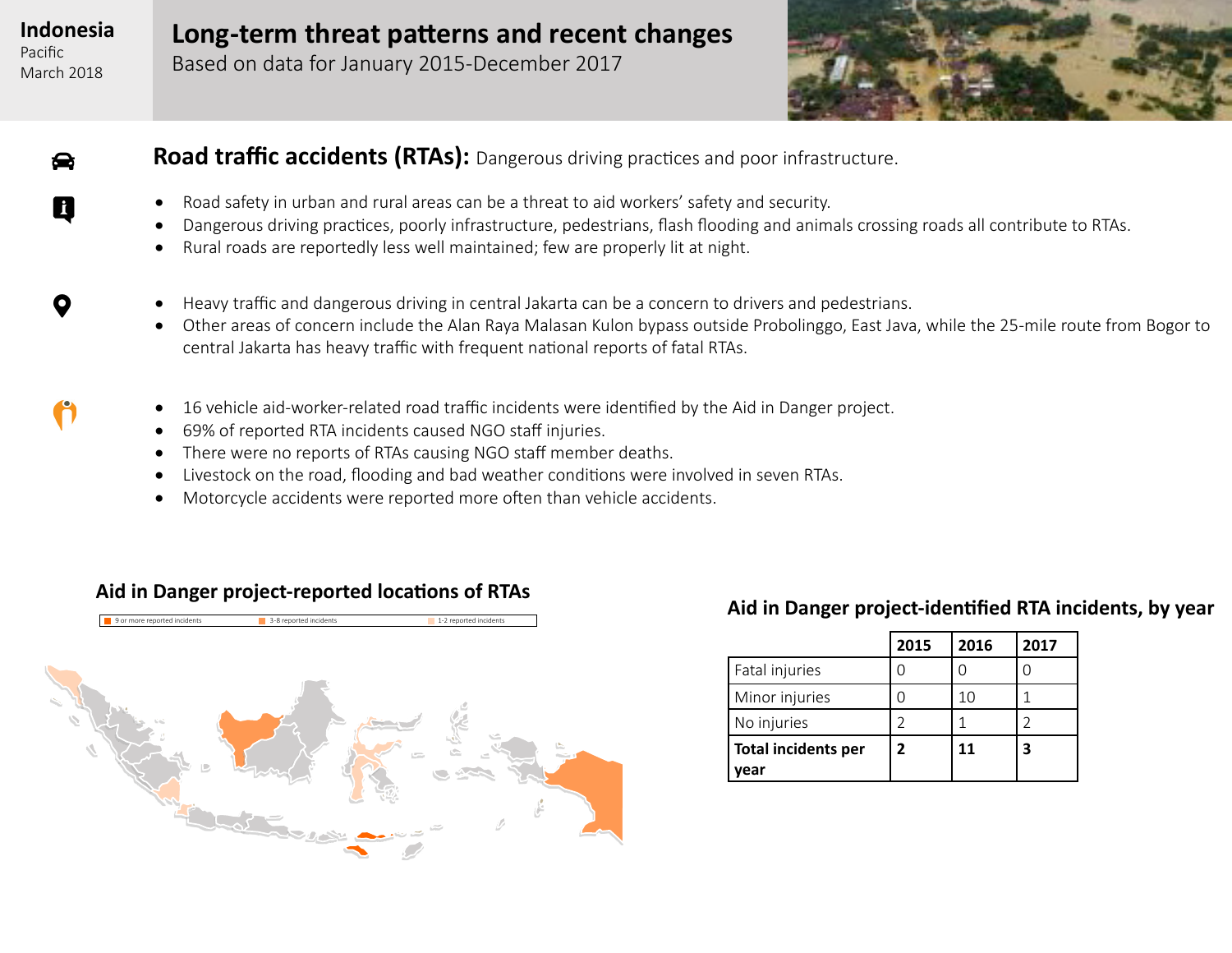Pacific March 2018

€

Q

 $\mathbf Q$ 

 $\odot$ 

## **Long-term threat patterns and recent changes**

Based on data for January 2015-December 2017



**Terrorism:** Presence at wrong place at wrong time during bombings or violence.

- • Al-Qaeda-affiliated group Jemaah Islamiyah is present; however, groups aligned to IS pose the most significant threat.
- Indonesia is affected by events in Malaysia and the Philippines: extremists move through both countries.
- Warning signs of a future deterioration are increased armed police presence in public areas, increased media reports of individuals being arrested on terrorism charges, and increased levels of government rhetoric vis-à-vis domestic terrorism and the threat it poses.
- Additional concerns are posed by the dispersed geography of the island chain, which facilitates transit points for fighters going to the Philippines and Middle East.
- • Bali, Bandung, Bekasi, Jakarta, Java, Medan and Surabaya.
- Areas of concern include spaces frequented by expatriates bars, cafés, popular restaurants, hotels and shopping malls, as well as churches.
- Targets are predominately Police either physical infrastructure such as police headquarters and precincts or officers in the street.
- Militants have the skills needed to make explosive devices; however, they lack the ability to execute sophisticated attacks.
- There were no reports of terrorism directly affecting an NGO. However, NGOs reported four indirect incidents of explosive weapons use:
	- UXO discovered near NGO staff member's residence (2017-11).
	- Bomb found outside Christian church (2017-11).
	- Catholic church damaged by Molotov cocktail (2017-04).
	- Twin SVIED explosions led to restricted staff movement (2016-01).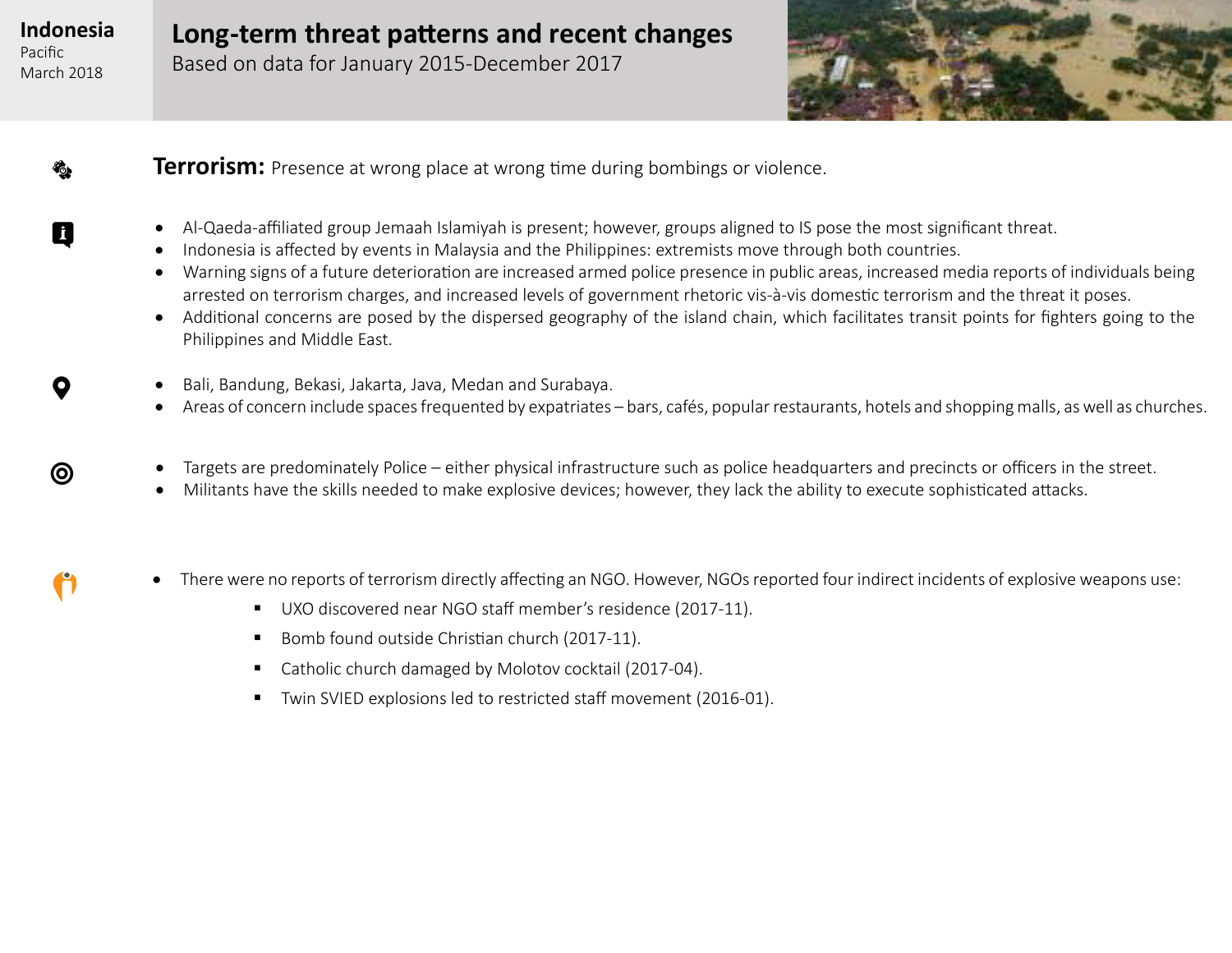Pacific March 2018

hand-rock

0

 $\mathbf Q$ 

 $\bullet$ 

(@)

0

**Long-term threat patterns and recent changes**

Based on data for January 2015-December 2017



**Unrest:** Civil unrest motivated by socio-political tensions has the potential to disrupt the delivery of aid.

- • Increase in the capacity and willingness of fundamentalist Islamist organisations to mobilise followers around certain political or social issues.
- The nature and history of Indonesia's secular government will likely exacerbate this divide between it and religious organisations.
- Sectarian tensions are likely to rise, potentially leading to a future showdown between pro-Pancasila groups and opposition parties (and their more conservative Islamist allies).
- Social media play a significant role in mobilising demonstrations. However, the security forces' responses have often been swift and controlled.
- Merdeka square around the national monument, central Jakarta.
- The route from Istiglal Mosque to the presidential palace in Jakarta is a common route followed by protesters. Jakarta is the central point for protests, and the rest of the country takes the lead from here. Protests usually follow first in Bandung.
- • Civil unrest is not currently a major security concern for NGO operations, as reflected by the single identified incident: a female international NGO staff member felt intimidated during an anti-LGBT demonstration.

#### **Operational space:** Frequent changes to visa and work permit regulations.

- Internationals cannot legally volunteer or work without a limited-stay permit. Business visas can be issued to visiting staff, either for single or multiple entries. Breaching work permit regulations can result in a sentence of up to five years in prison.
- It is difficult to predict future developments. Self-proclaimed 'experts' in assisting with visa applications and developments do not always know the rules and regulations.
- Increasingly protectionist government policy has impacted on businesses owned by expatriates.
- No incidents were identified that involved NGOs being affected by visa restrictions; however, several partners raised concerns.